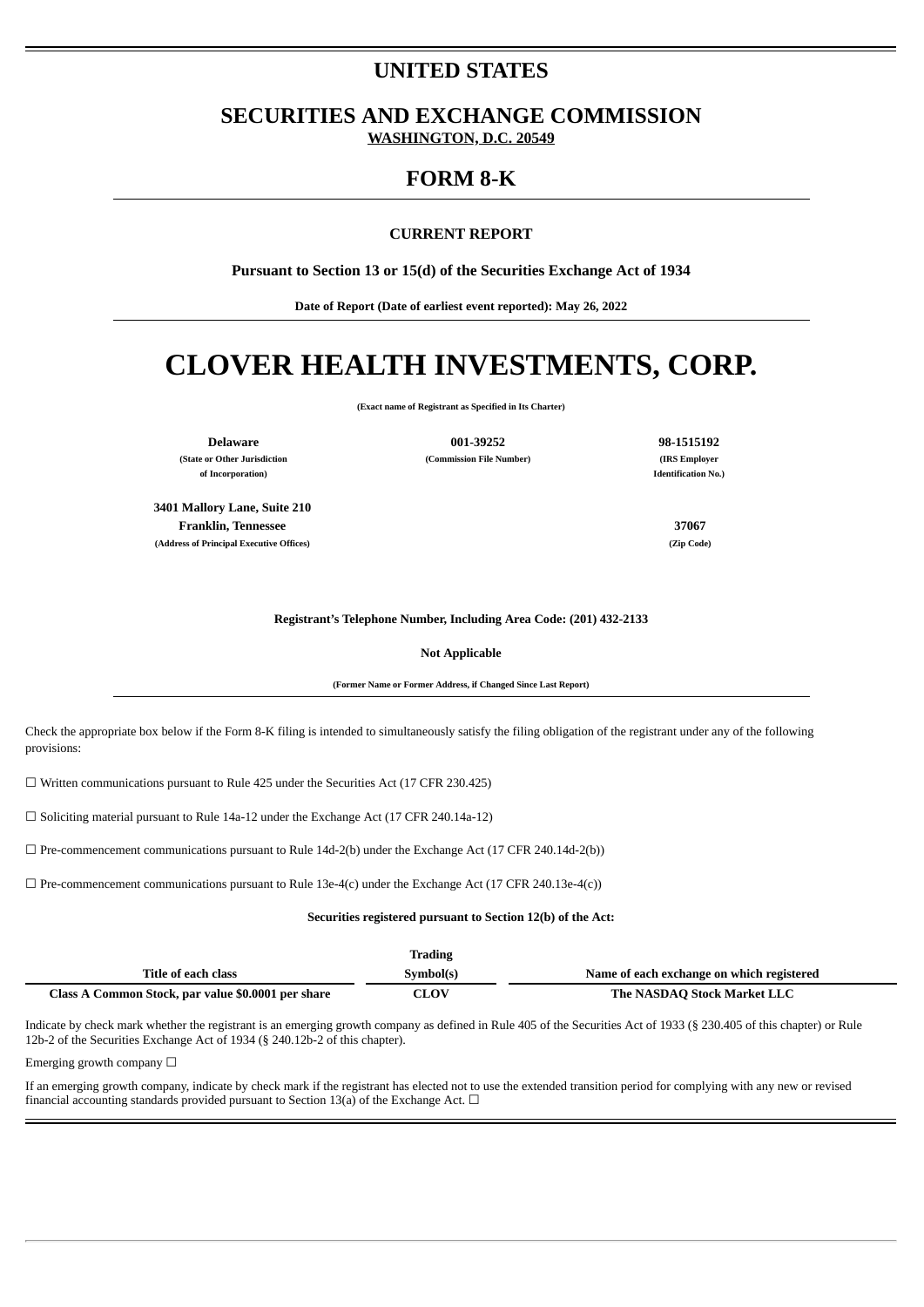#### Item 5.02 Departure of Directors or Certain Officers; Election of Directors; Appointment of Certain Officers; Compensatory Arrangements of **Certain Officers.**

On May 26, 2022, Nathaniel S. Turner resigned as a member of the Board of Directors of Clover Health Investments, Corp. ("Clover" or the "Company"). Mr. Turner's resignation as a director was not the result of any disagreement with the Company on any matter relating to the Company's operations, policies, or practices.

"It has been an honor to serve as a member of Clover's Board of Directors for the past six years. I've been deeply impressed by the team Clover has brought together and the impact they are making, and I look forward to seeing them continue on their mission to improve every life," said Turner.

"Nat's advice, guidance, and support have been invaluable since Clover's inception. We are immensely grateful for his contributions including being a driving force in the founding of Clover," said Clover Co-Founder, CEO and Chairman, Vivek Garipalli.